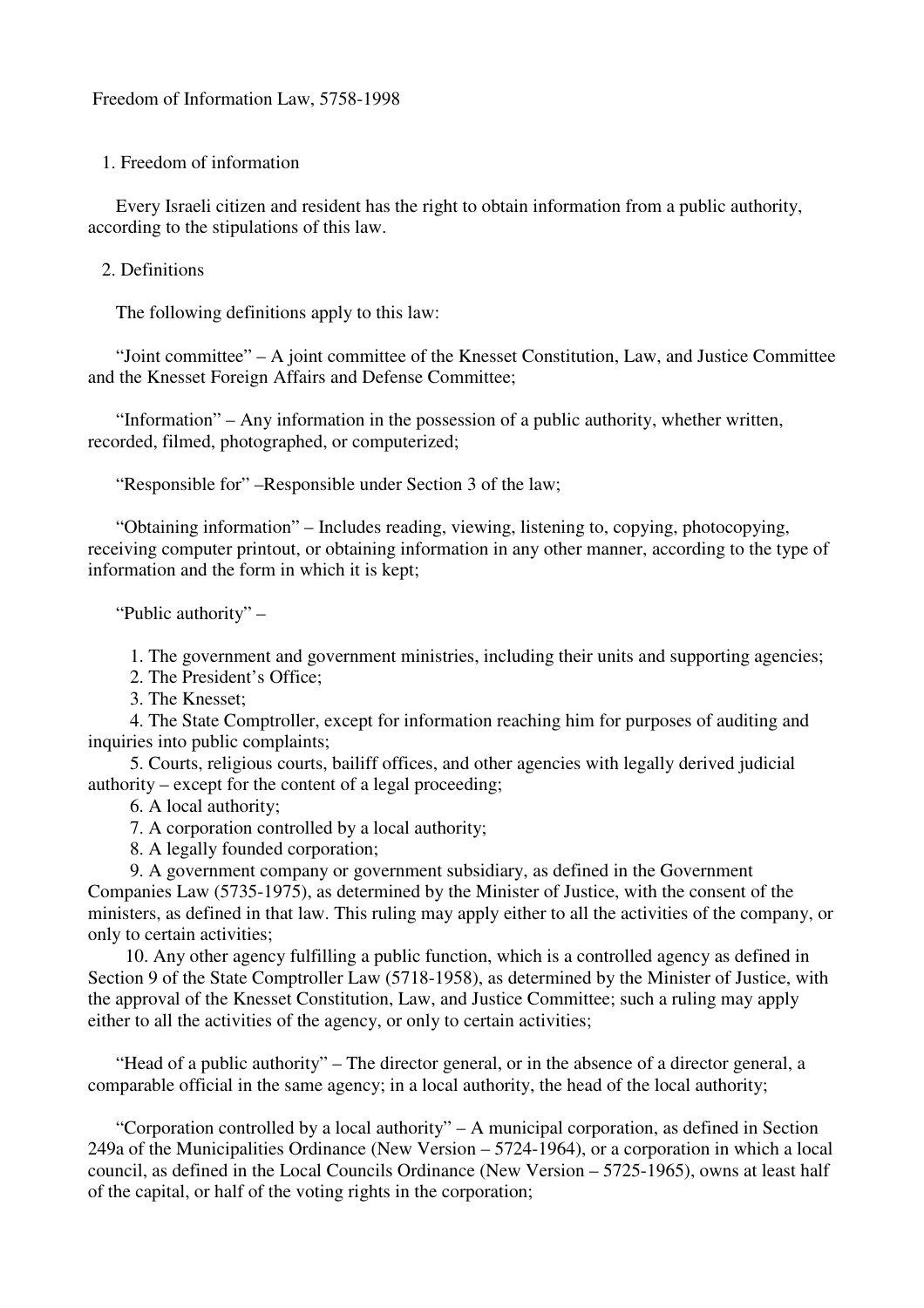"Resident" – As defined in Section 1 of the Population Registration Law (5725-1965), or a corporation incorporated under Israeli law.

3. The person responsible

 The head of a public authority shall appoint an employee of the authority to be responsible for providing information to the public, for handling requests for information, and for applying the instructions of this law.

# 4. Publication of the list of public authorities

 1. The government shall make available to the public, in a place and manner to be determined under the regulations, the list of public authorities, as stated in paragraphs (1) and (8) of the definition of "public authority"; the list shall include a summary of the functions of each public authority, and the means of contacting the person responsible, and other means of obtaining information in the possession of the authority, as used by that authority.

 2. A local authority shall make available to the public, in a place and manner to be determined under the regulations, the particulars listed in sub-section (A) concerning itself and for the corporations under its control to which this law applies.

# 5. Periodic report

 1. A public authority shall publish an annual report, which shall include information about its activities and responsibilities, and an explanation of its functions and domain of responsibility; the report shall include a report by the person responsible on the implementation of this law in the public authority; he is entitled, however, to publish this report separately.

 2. The Minister of Justice, with the approval of the Knesset Constitution, Law, and Justice Committee, is entitled to determine for a specific public authority, as stated in paragraphs (1) and (6)-(10) defining a "public authority", or for certain types of public authority, a different period for publishing the report.

 3. The regulation governing the format of the report and the manner of its publication shall be determined in the regulations.

6. Administrative guidelines and bylaws

 1. A public authority shall provide for public perusal the written administrative guidelines under which it operates, and which affect, or are of importance to, the public.

 2. The instructions in Section 9 shall apply, with the necessary changes, to the providing for public perusal of the administrative guidelines, according to this section.

3. A local authority shall provide access to its bylaws for public perusal.

7. The procedure for filing requests, and for handling them

 1. A request for information shall submitted in writing to the person responsible, or to the person authorized by the person responsible; the applicant (person making the request) shall not be required to state the reason for his request.

 2. The public authority shall notify the applicant without delay, and within 30 days of receiving the request, of its decision concerning his request; the head of the public authority, or a person authorized by him for the purpose, is entitled to extend this period by a further 30 days, if necessary, provided that he notifies the applicant in writing, explaining the need for the additional period.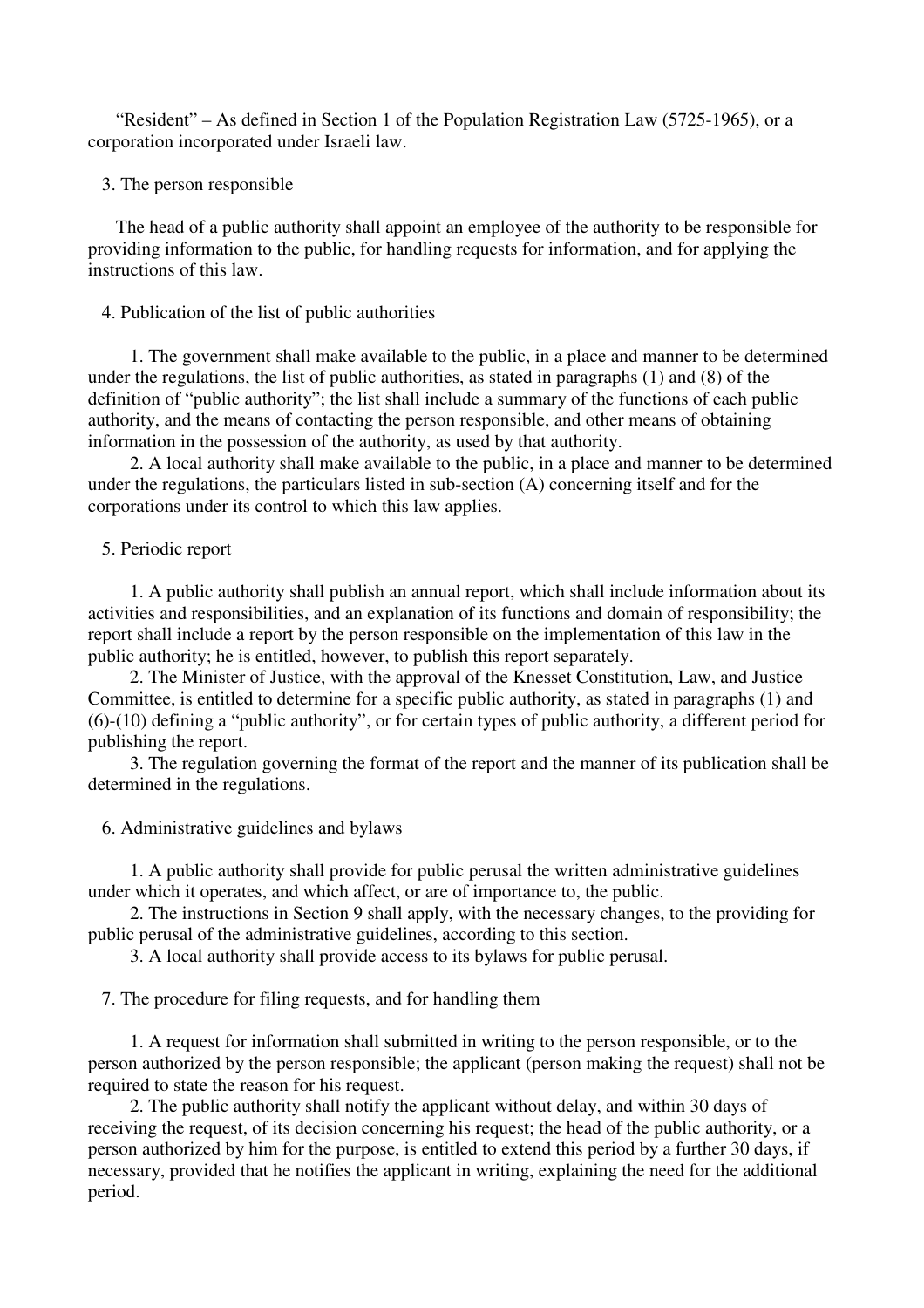3. The head of the public authority is entitled to further extend the period mentioned in subsection (B), in a fully annotated decision sent to the applicant within the above-mentioned period, whether because of the extent or complexity of the requested information. The additional extension shall not exceed the obligatory period for the above-mentioned reasons, and in any event shall not exceed 60 days.

 4. If the public authority has decided to provide the information to the applicant, the decision shall be carried out within a reasonable time under the circumstances, but no later than 15 days, unless the person responsible determines, due to extraordinary circumstances, that the decision shall be implemented at a later time; the authority shall notify the applicant where and when the information shall be made available to him.

 5. The information shall be made available to the applicant in the form it is kept by the public authority. The public authority is not obliged to process the information according to the needs of the applicant; if the information is computerized, it shall be produced for the applicant through the means customarily used by the authority.

 6. In the event that the public authority decides to reject the request, whether completely or partially, the applicant shall be notified in writing, including an explanation listing the reasons for the decision, and shall inform the applicant of his right to appeal the decision, under the instructions of Section 17.

#### 8. Rejection of requests in certain cases

A public authority is entitled to reject a request for information in any of the following cases:

1. Fulfilling the request requires an unreasonable allocation of resources;

 2. The information was created or obtained by the public authority more than seven years before the request was filed, and locating the information is materially difficult;

 3. After a reasonable effort has been made, the public authority discovers that the information cannot be located, or is no longer in its possession;

 4. The information has already been published and made public knowledge, or is already available to the public, whether for payment or for free;

 In rejecting the request under the stipulations of this paragraph, the public authority shall notify the applicant where he can obtain or gain access to the requested information;

 5. The information was created by a different public authority, and referring the applicant to that public authority does not make obtaining the information an unreasonable burden; in rejecting a request under the stipulations of this paragraph, the public authority shall refer the applicant to the public authority where the information was created.

9. Information which must not be provided, or which there is no obligation to provide

1. A public authority shall not provide information in any of the following cases:

 1. Information, the disclosure of which may harm state security, its foreign relations, public safety, or the safety or well-being of a person;

 2. Information on matters regarding which the Minister of Defense, for reasons of preserving state security, has specified in an order, with the approval of the joint committee;

 3. Information, the disclosure of which constitutes an invasion of privacy, as defined in the Protection of Privacy Law (5741-1981) (hereafter – "the Privacy Law"), unless such disclosure is legally permissible;

4. Information, the disclosure of which is barred by any law.

 2. A public authority is not obliged to provide information in any of the following categories: 1. Information, the disclosure of which is liable to disrupt the proper functioning of the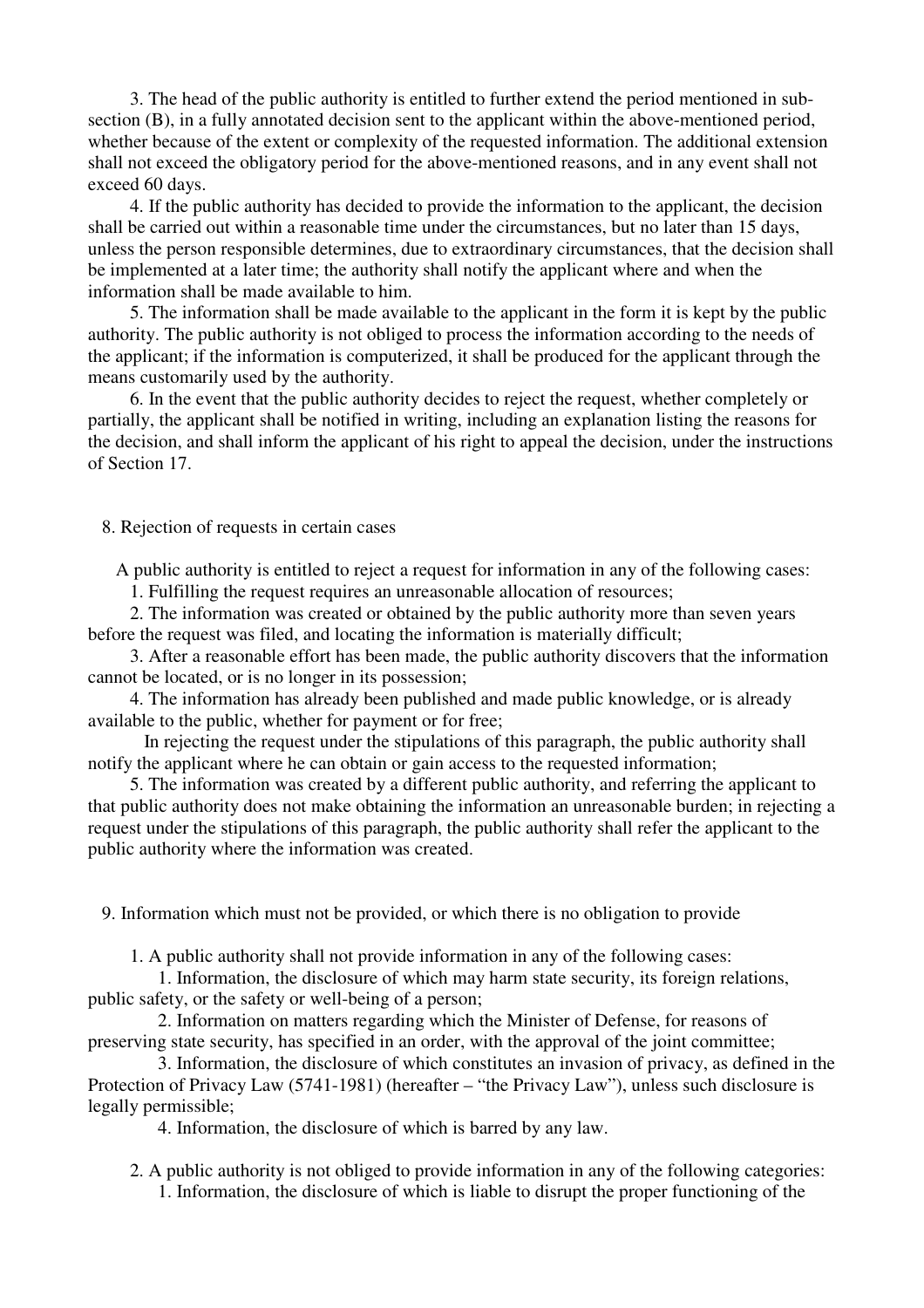public authority, or its ability to carry out its duties;

2. Information concerning policy still being formed;

3. Information concerning negotiations with a concern or person outside the authority;

 4. Information concerning internal discussions; notes of internal consultations between public authority employees, members, or advisors; words spoken in the course of an internal inquiry; opinions, drafts, advice, and recommendations given for purposes of decision-making, except for consultations established by law;

 5. Information concerning internal management of the public authority, which does not concern the public, and is not importance to it;

 6. Information to which commercial or professional confidentiality applies, or which has economic value, when the publication of the information is liable to cause real harm to its value; information concerning commercial or professional matters linked with a person's business, the disclosure of which is liable to cause real harm to his professional, commercial, or economic interests, except for information that is (a) information about materials emitted, spilled, removed, or discharged into the environment, or (b) results of noise, odor, or radioactive measurements not conducted on private property.

 7. Information obtained by the public authority on condition of confidentiality, or that the disclosure of which is liable to jeopardize the obtaining of further information;

 8. Information concerning the work methods and procedures of a public authority engaged in enforcing the law, or which has legal authority to investigate, supervise, or clarify complaints, if disclosure of the information is liable to (a) harm action to enforce, supervise, or clarify complaints made to the authority, or (b) harm investigative or legal processes, or the right of a person to a fair trial, or (c) cause the disclosure, or possibly lead to the disclosure, of the existence or identity of a confidential information source;

 9. Information concerning the disciplinary affairs of a public authority employee, excepting information involving public processes stipulated by law; for purposes of this paragraph, "employee" includes a soldier, policeman, prison guard, or jobholder in the public authority;

10. Information, the disclosure of which will affect the privacy of a deceased person.

 3. For purposes of this section, it is immaterial whether the reason for not disclosing the information involves only the requested information, or whether the addition of the information to other information is concerned.

10. The public authority's discretion

 In considering a refusal to provide information under this law, based on the provisions of Section 8 and 9, the public authority will take into account, among other things, the interest of the applicant in the information, if cited in the request, and the public interest in the disclosure of the information, for reasons of maintaining public health, security, or the environment.

11. Disclosing partial information, and providing information under restrictive conditions

 If the public authority is entitled or obliged not to provide the requested information under Section 9 above, and omitting particulars, changing the information, or imposing conditions on how it is received and used, make it possible to disclose the information without an unreasonable allocation of resources, or placing a heavy burden on the authority's activity, the authority shall provide the information with such omissions, changes, or compulsory conditions, as are required; if such omissions or changes have been made, the authority shall make note of them to the applicant, unless this fact must not be disclosed for reasons listed in Section 9 (A) (1).

12. Applying the law to a person who is neither a citizen, nor a resident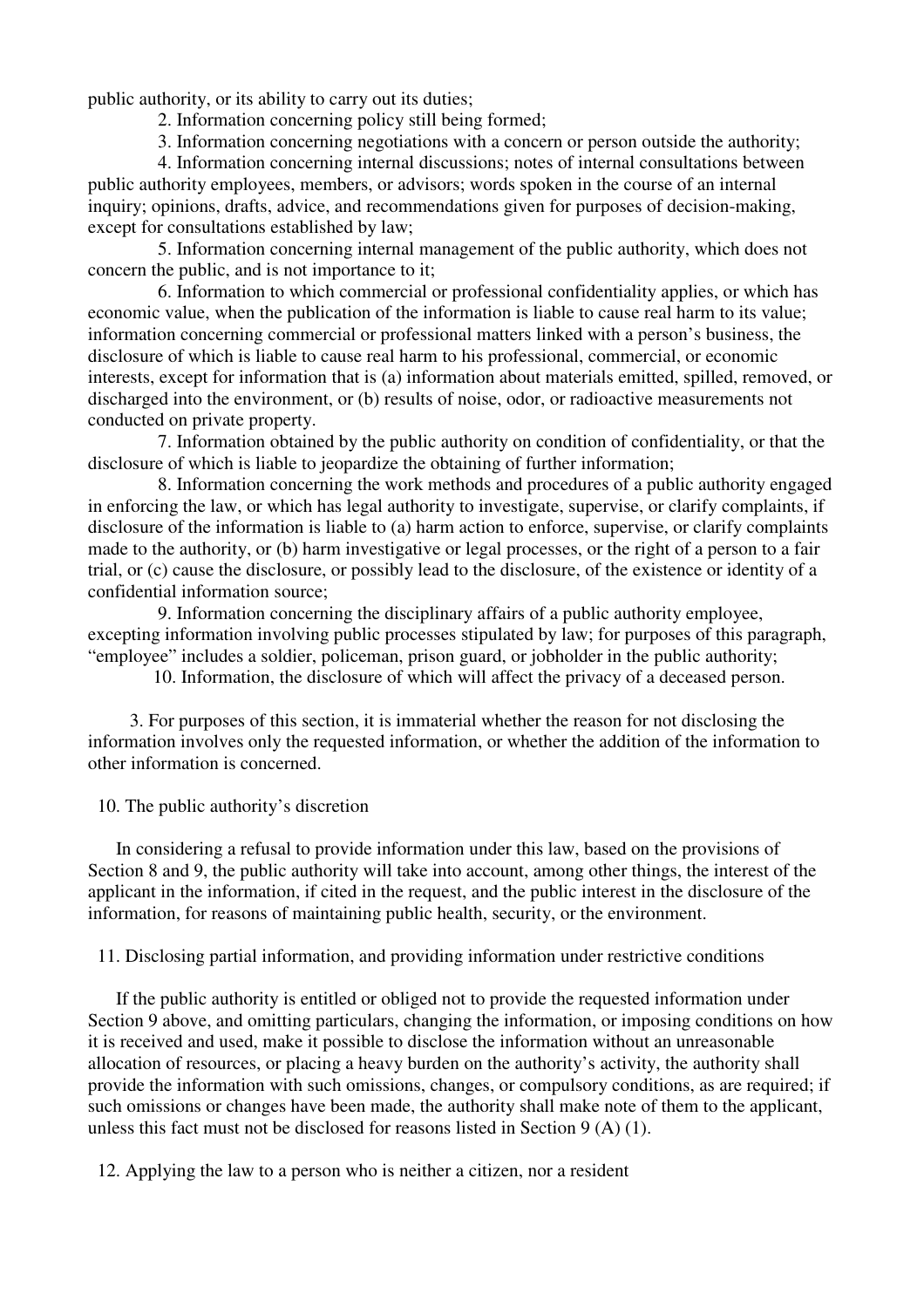The stipulations of this law shall also apply to a person requesting information who is neither a citizen, nor a resident, with regards to information concerning his rights in Israel.

13. Protection of third parties

 1. If the information requested includes particulars about a third party, the disclosure of which is liable to harm the third party, and the authority is considering providing the requested information to the applicant, the authority shall notify the third party in writing that such a request has been filed, and of the third party's right to oppose the disclosure of the information, and will also inform the applicant that this has been done; if a person has received this notification, he is entitled within 21 days to notify the authority of his opposition to the request, giving as his grounds that under the stipulations of Section 9, or under the stipulations of any law, the information should not be provided. These 21 days shall not be counted as a part of the time periods mentioned in Section 7.

 2. If the public authority decides to reject the third party's objection, it will provide him with its annotated decision in writing, and inform him of his right under this law to appeal this decision.

 3. Regardless of the provisions in Section 7 (B), the authority shall not provide the information to the applicant before the period for filing an appeal has passed, or before it is decided to reject the appeal, whichever is relevant, unless the objecting third party provides written notification of a waiver of his right to file such an appeal.

14. Exceptions in implementing the law

 1. The stipulations of this law shall not apply to the following agencies, or to information created, accumulated, or collected by them:

 1. The intelligence agencies of the Israel Defense Forces, and other military units, which the Minister of Defense, with the approval of the joint committee, have listed in an order, for reasons of state security;

 2. The Israel Security Agency and security units in public authorities, in matters directed by the Israel Security Agency, or on its behalf;

3. The Institute for Intelligence and Special Tasks;

4. The Unit in Charge of Security in the Ministry of Defense;

 5. Units in the Prime Minister's Office and the Ministry of Defense dealing primarily with state security or foreign relations, which the Prime Minister or the Minister of Defense has listed in an order, with the approval of the joint committee;

 6. The Israel Atomic Energy Commission, and the nuclear research centers for which it is responsible;

 7. The Ministry of Foreign Affairs Center for Political Research, disarmament affairs division, policy planning division, and other Ministry of Foreign Affairs units, which the Minister of Foreign Affairs, with the approval of the joint committee, has listed in an order, for reasons involving state security or foreign relations;

 8. Any agency or authority with legally delegated investigative authority, regarding information collected or accumulated for investigative purposes, and regarding intelligence information;

 9. The Israel Police intelligence and investigative apparatuses, and additional units which the Minister of Internal Security, with the approval of the joint committee, has listed in an order;

10. The Israel Prison Service – regarding its intelligence and security apparatuses;

 11. Any quasi-judicial authority whose function is to discuss the medical situation of a person – regarding its internal processes.

 2. The Minister of Justice is entitled, in consultation with the minister involved in the matter, and with the approval of the Knesset Constitution, Law, and Justice Committee or its subcommittee,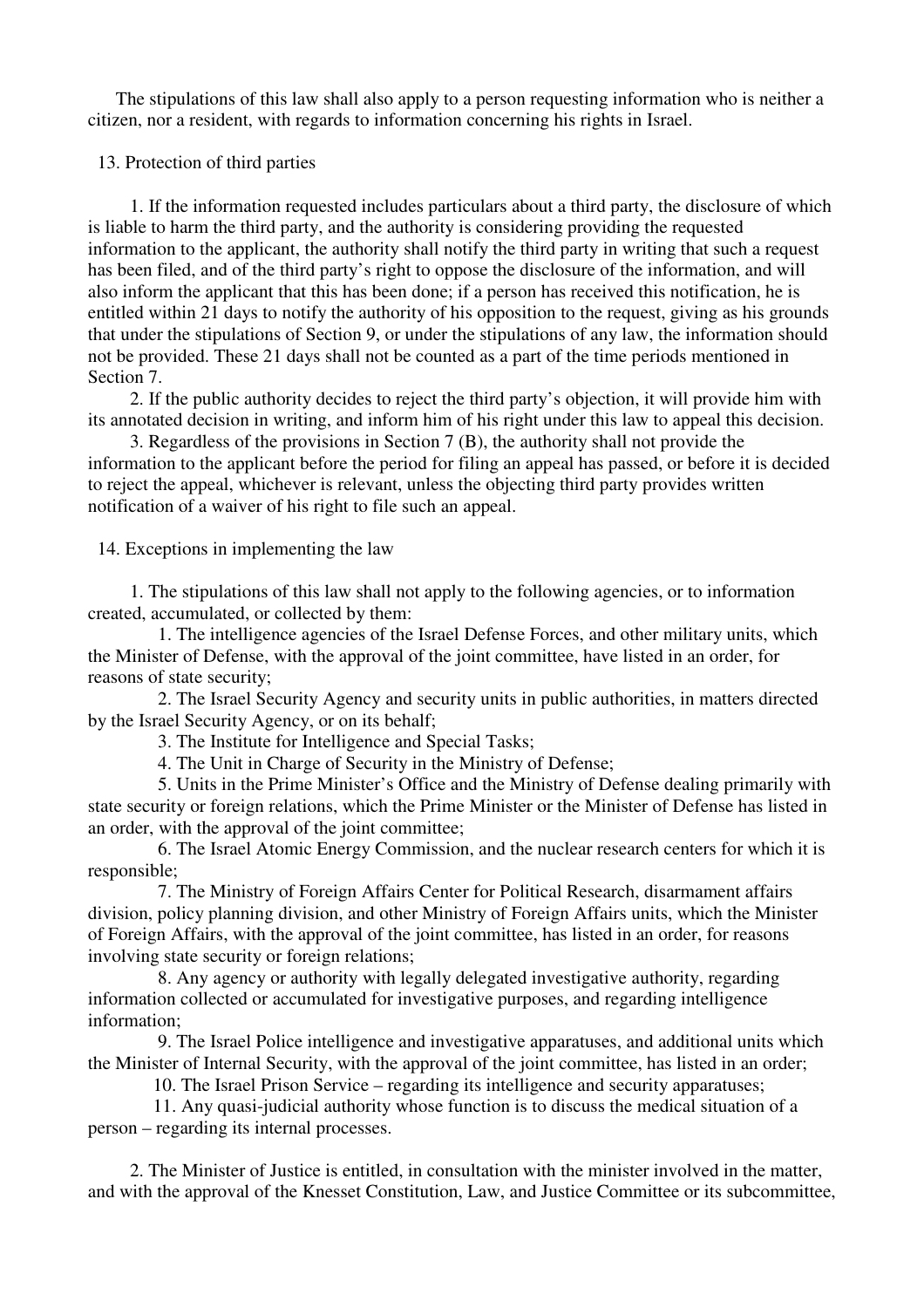to issue an order adding an agency or topic to the list of agencies in sub-section (A); the validity of this order shall be for a period to be determined, which shall not exceed six months, unless the order was previously canceled; if the order specifies a period of less than six months, the Minister of Justice is entitled to extend the order, provided that the total period does not exceed six months.

 3. The Minister of Justice is entitled, with the approval of the Knesset Constitution, Law, and Justice Committee, to determine by order that this law shall not apply to a corporation, as delineated in sub-paragraphs (7) and (8) of the definition of a public authority in this section, while taking due notice of the degree of harm liable to be caused to the economic or business activity of the corporation; such an order shall be given for a corporation controlled by a local authority, following consultation with the Minister of the Interior, or for another corporation, after consultation with the minister responsible for the law under which the corporation was founded.

 4. The stipulations of this law shall not apply to information given by the public authority to the State Archives, under the Archives Law (5715-1955).

15. Discussions of the joint committee

1. Meetings of the joint committee shall be classified, unless decided otherwise.

 2. The joint committee is entitled to determine that an order approved by it under Sections 9 or 14 shall not be published in the Official Gazette of the Israeli government, either all or in part. 16. Correcting information

 If a person receives information about himself under this law, and finds that the information is incorrect, incomplete, unclear, or out of date, he is entitled to ask the public authority to correct it; the stipulations of Sections 14 and 15 of the Protection of Privacy Law shall apply in this matter, with the necessary changes.

## 17. A court appeal

 1. When a request for information under this law is rejected, or when a public authority has rejected the objection by a third party under Section 13, the person making the request or the third party, whichever is relevant, is entitled to file an appeal to the Administrative Court within 30 days of being notified of the decision; however, if the requested information has been certified as classified under Section 44 of the Evidence Ordinance (New Version – 5731-1971), the Supreme Court shall hear the appeal.

 2. In hearing the appeal, except for an appeal of a rejected request under Section 8, the court is entitled to obtain access and read all the requested information; the court is entitled, for reasons listed in Section 9, to hear pleading from the public authority's legal representative behind closed doors, without the presence of the appellant or his legal representative.

 3. The court shall not order giving information that is liable to harm the rights of a third party, unless the third party has been given an opportunity to voice his objections, in a manner to be determined.

 4. Despite the stipulations of Section 9, the court is entitled to order that all or part of the information be provided, under terms to be determined, when, in the court's opinion, there is a public interest in the disclosure of the information that takes precedence over the grounds for rejecting the request, provided that disclosure of the information is not forbidden by law.

 5. If the court decides as stipulated in sub-sections (B) or (D) above, it shall state the grounds for its decision.

18. Fees